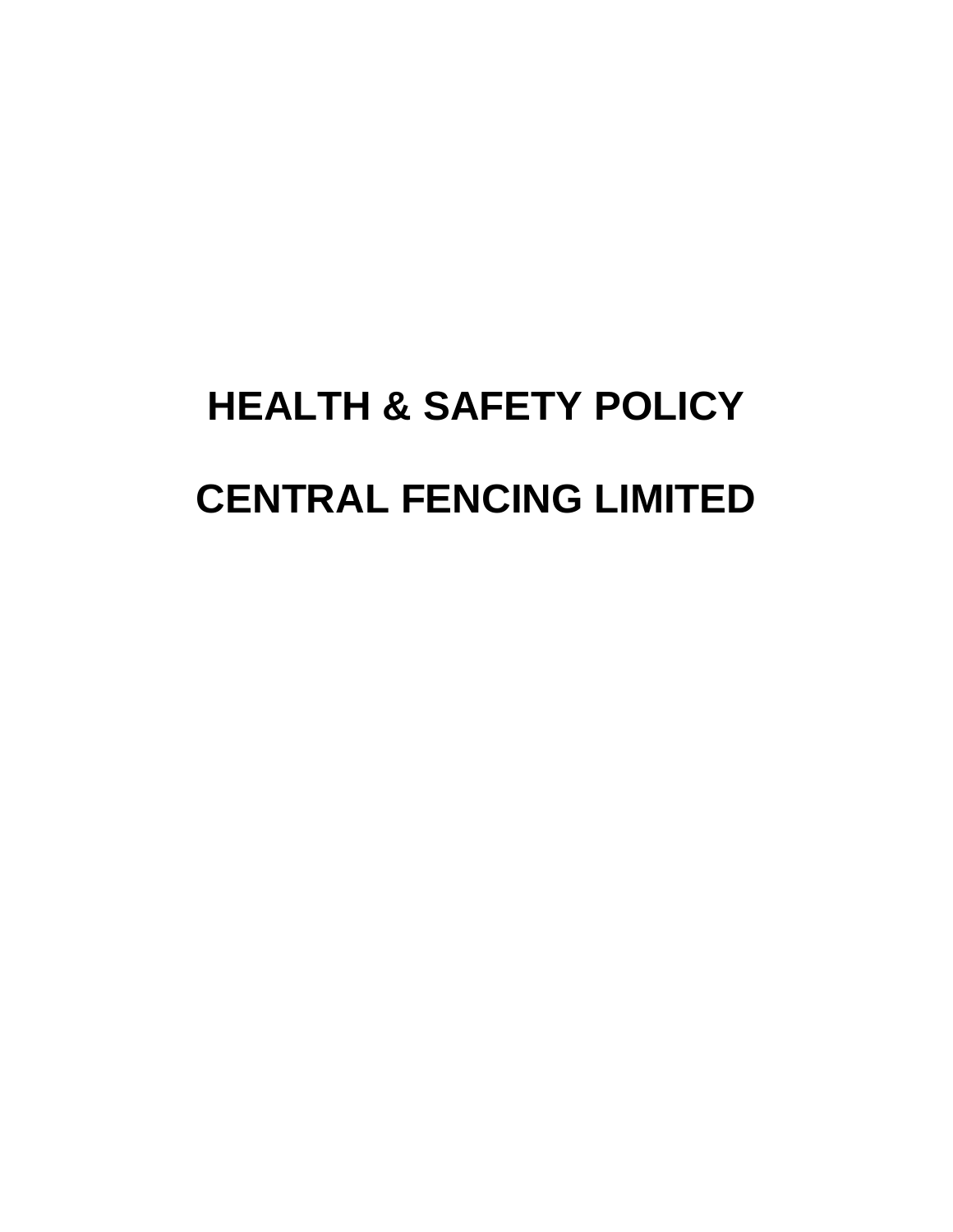

# CENTRAL FENCING LIMITED

**The Castle Way (A38 Southbound) Willington, Derbyshire, DE65 6BW**

**01332 300046**

**Revision No 1 – 01 February 2021**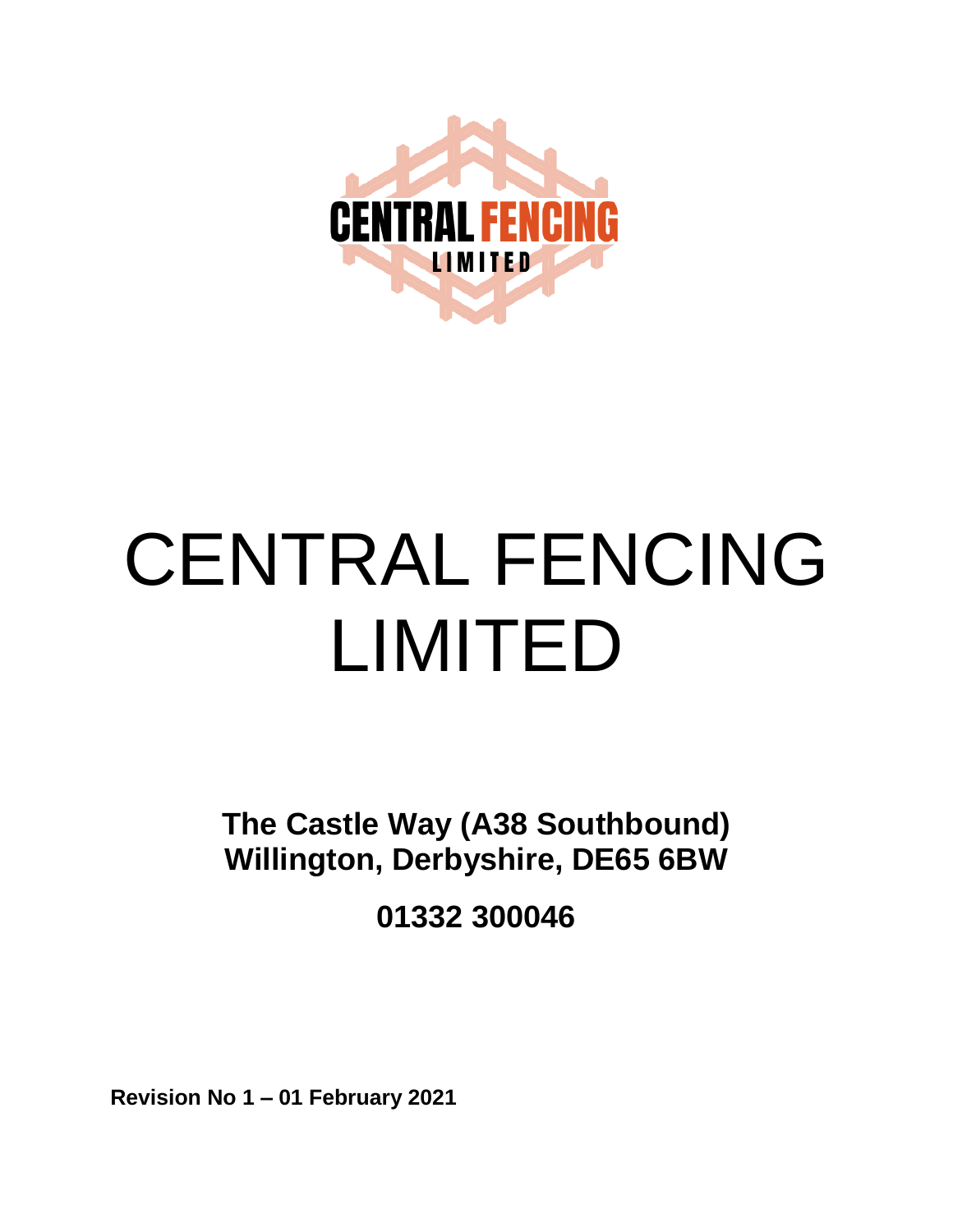# **1.0 POLICY STATEMENT**

# **GENERAL STATEMENT OF INTENT**

Central Fencing Limited is committed to ensuring the safety of its employees, customers, members of the public and anyone else who are affected by our operations.

The company commits to operating in accordance with the Health and Safety at Work (etc) Act, The Management of Health & Safety Regulations and all other applicable regulations and codes of practice, so far as is reasonably practicable.

The management will ensure that significant risks are assessed and suitable and sufficient measures are adopted to allow each employee/contractor to carry out his/her duties safely and without risk to health. Suitable equipment will be provided and maintained in a safe condition, and safe systems of work will be devised.

The company shall strive to achieve continuous improvement in Health & Safety performance.

Central Fencing Limited Management will provide all necessary resources including time to ensure that all Health and Safety matters are adequately funded. This includes, training, personal protective equipment, adequate equipment/tools, maintenance for this equipment, external advice where necessary and any other resource necessary to ensure the Health and Safety of our staff

Each employee/contractor will be made aware of his/her responsibility for his/her own health and safety and that of others. All employees/contractors will be given the opportunity to consult with the management on matters relating to Health & Safety, or to appoint a representative to do so.

Where necessary the company will arrange or provide suitable training for both management and operatives, in particular where new work practices or equipment are introduced.

The company will seek external advice as necessary to keep its health & safety policy, working practices and equipment up to date and in accordance with current legislation.

Ultimate responsibility in all areas of safety rests with the Managing Directors (MD). This duty is of no less importance than any of the responsibilities attached to that position.

Reviews of Health and Safety Policy will be made annually no later than date to be determined. The monitoring of all issues relating to this policy is the responsibility of the Managing Directors (MD).

Signed…………………………… Date 01 February 2021

**Jessica Lowe Managing Director Central Fencing Limited**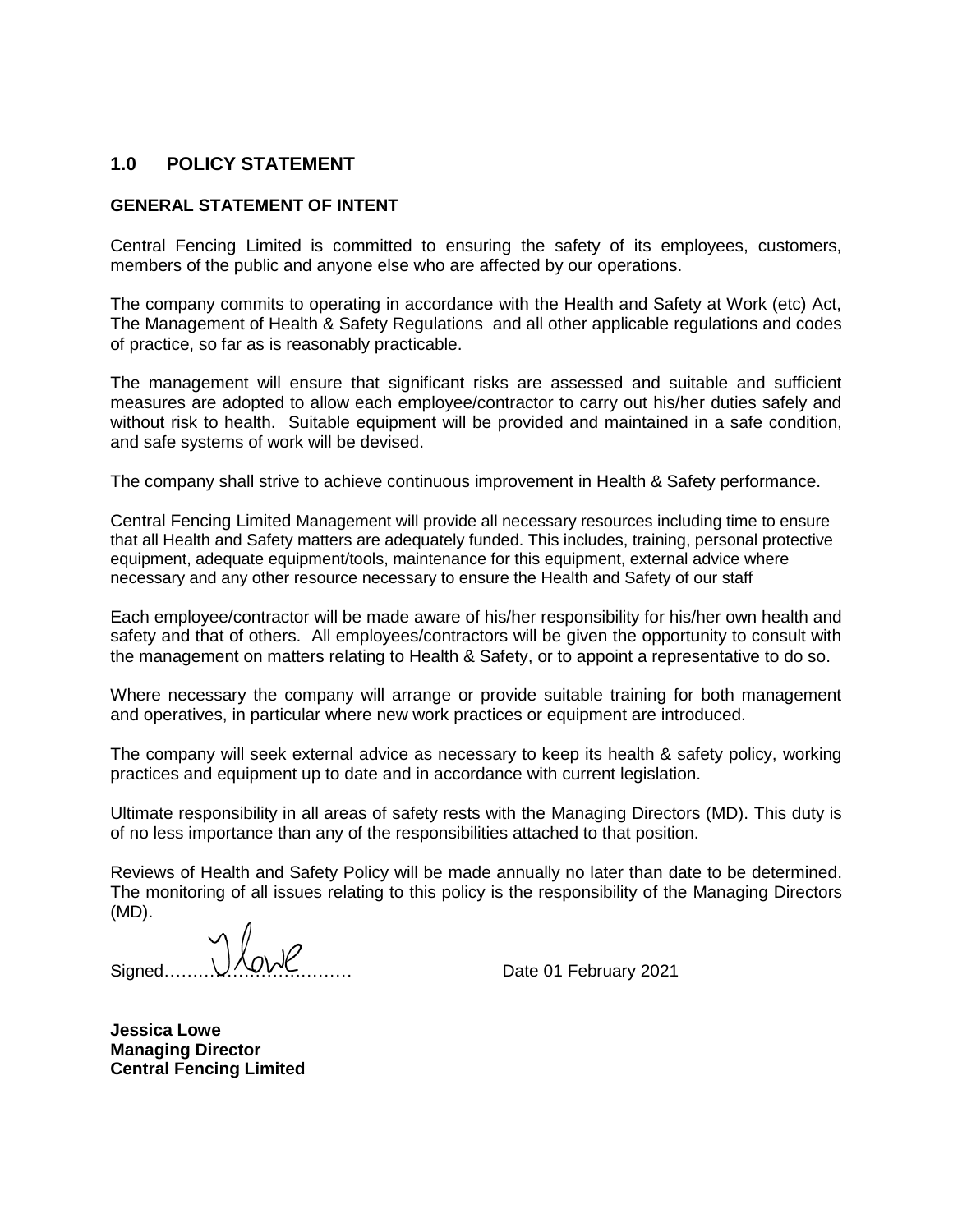# **2.0 ORGANISATION AND MANAGERIAL RESPONSIBILITIES**

The company is owned and managed by Richard Lowe and Jessica Lowe who is directly responsible for Health and Safety matters within the company. The responsible person will seek external assistance where necessary to ensure that the company meets both its statutory obligations and the objectives laid down in this Health & Safety Policy.

The organisation of the workforce is the responsibility of Richard Lowe and Jessica Lowe, who holds the position of Managing Director and who is responsible for ensuring that the company's Health & Safety Policy and associated procedures are implemented by all site operatives.

Day to day management of the company's operations is the responsibility of Richard Lowe and Jessica Lowe who may be supported by site managers, each responsible for one site or customer premises. Depending on the size and nature of the site, the responsible person may be supported by one or more supervisors responsible for the direct supervision of the company operatives.

# **3.0 EMPLOYEE / CONTRACTOR RESPONSIBILITIES**

Each and every employee / contractor has a statutory duty to take reasonable care in relation to his/her own health & safety, and the health and safety of any other person who may be affected by his / her acts or omissions.

Therefore, it shall be the duty of all employees / contractors whilst at work:

- 1. To take reasonable care for the Health & Safety of themselves and others, who may be affected by their acts or omissions at work
- 2. To co-operate with the employer to ensure compliance with all the company Health & Safety policies and procedures
- 3. To refrain from intentional or reckless interference with equipment and /or systems provided in the interest of Health, Safety and the Environment
- 4. To co-operate with management when required on such things as accident prevention and all procedures with regard to Health, Safety and the Environment as set out in the Health & Safety at Work etc. Act and the Environmental Protection Act and all associated Regulations and ACOPs
- 5. To maintain good standards of housekeeping within company and client premises
- 6. To report any accident or incident including near-misses (whether or not personal injury results) to the office
- 7. To report any defects in equipment without delay to their immediate Supervisor and not to attempt repairs which they have not been authorised and specifically trained to undertake
- 8. To ensure that no potentially hazardous item, substance or machine is brought on to site or used without the prior knowledge and authority of their immediate Supervisor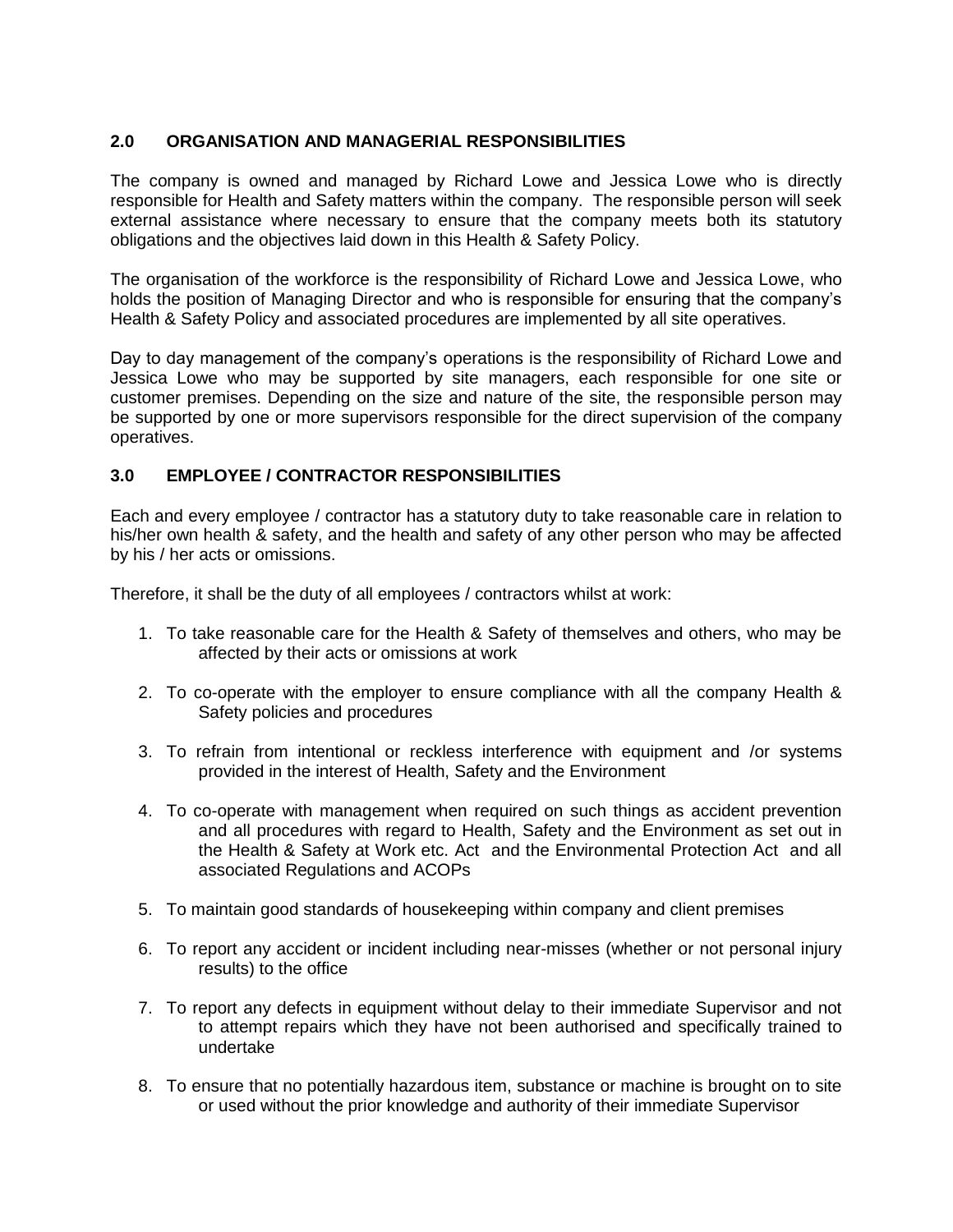- 9. To use and if applicable wear any item of Personal Protective Equipment. It is a requirement of law that any equipment supplied for safety **must** be used, and when not in use it is properly cleaned, stored and maintained.
- 10. To undergo any Health, Safety, Environmental and operational training deemed necessary by the company

# **4.0 STAFF CONSULTATION**

If an employee / contractor becomes aware of any potential breaches of health & safety law, or unsafe working practices he / she must notify Richard Lowe, Jessica Lowe or Site manager.

If an employee / contractor feels that health & safety procedures may be improved, for example by use of alternative equipment, he / she will be encouraged to discuss any suggestions with the management.

# **5.0 SAFETY FUNCTIONS AND RESPONSIBLE PERSONS**

The company has identified the following safety functions and has designated those persons named below as responsible for carrying out those functions.

| 1.  | <b>Risk Assessments</b>              | <b>Jessica Lowe</b> |
|-----|--------------------------------------|---------------------|
| 2.  | <b>Manual Handling Assessments</b>   | <b>Jessica Lowe</b> |
| 3.  | <b>COSHH Assessments</b>             | <b>Jessica Lowe</b> |
| 4.  | <b>Fire Risk Assessments</b>         | <b>Jessica Lowe</b> |
| 5.  | <b>First Aid Arrangements</b>        | <b>Jessica Lowe</b> |
| 6.  | <b>Emergency Procedures</b>          | <b>Jessica Lowe</b> |
| 7.  | Accident Reporting and Investigation | <b>Jessica Lowe</b> |
| 8.  | Welfare                              | <b>Jessica Lowe</b> |
| 9.  | Equipment Inspections & Records      | <b>Richard Lowe</b> |
| 10. | Method statements                    | <b>Jessica Lowe</b> |

Where any of the above named personnel are unable to carry out their duties, for any reason, responsibility will pass to **Richard Lowe/Jessica Lowe** to ensure that suitable provision is made to ensure the discharge of each function.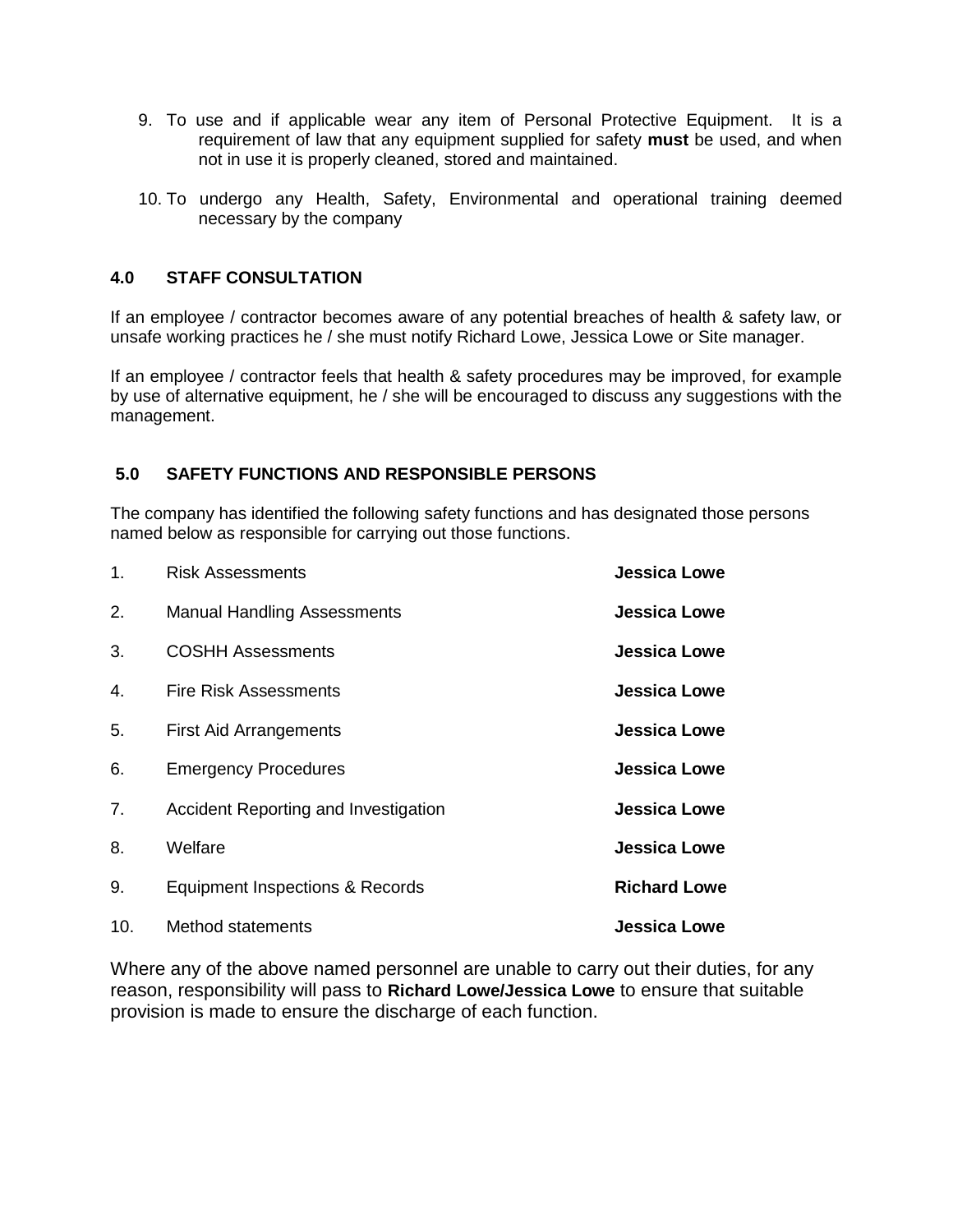# **6.0 ARRANGEMENTS FOR CARRYING OUT DUTIES**

# **6.1 Risk Assessments**

The MD or his nominated representative will prepare a generic risk assessment covering the common risks encountered in the company's normal business. If necessary, external assistance will be sought to carry out the generic risk assessments. The significant findings of the risk assessments will be relayed to all staff. Copies of the risk assessments are appended to this health & safety policy.

The MD or his nominated representative will carry out site specific risk assessment for new sites where the company's employees / contractors are obliged to work. Such assessments will consider the health and safety of employees, contractors and any Others including public on site. In particular the company is aware of the number of serious injuries from the incidence of Slips**,** Trips and Falls.The MD therefore will pay particular attention to eliminating these hazards from each site.

#### **6.2 Serious or Imminent Danger**

These procedures are in line with Regulation 8 of the Management of Health & Safety at Work Regulations

It is a policy of the company that no employee or sub-contractor will be made to work in dangerous conditions without due regard to health and safety and all employees should be aware that there are regulations and procedures regarding serious or imminent danger

Managers, supervisors and employees are reminded that they must not under any circumstances undertake work or instruct others to undertake work where there is a risk of imminent danger without the correct levels of personal protective equipment, training and safety procedures being in place

The business authorises any employee to remove himself / herself to a relative place of safety when he/she has reason to believe he / she is at serious risk or in imminent danger. Work will not resume in that area until the problem has been neutralised

Some emergency events can occur and develop rapidly, thus requiring employees to act without waiting for further guidance, for example, in a fire. Employees must, on arrival at new sites, make themselves familiar with the emergency procedures, escape routes and location of fire fighting equipment etc prior to starting work

Under no circumstances will work activities take priority over safety considerations

#### **6.3 Working At Height**

It is the policy of the company to comply with the Work at Height Regulations. Work at height will be avoided wherever possible, where work at height can not be avoided; the site foreman is responsible for carrying out a risk assessment and selecting appropriate work equipment to access height and ensuring the appropriate safety measures to prevent falls are implemented.

Only trained and competent staff will be allowed to work at height and apprentices will be closely supervised.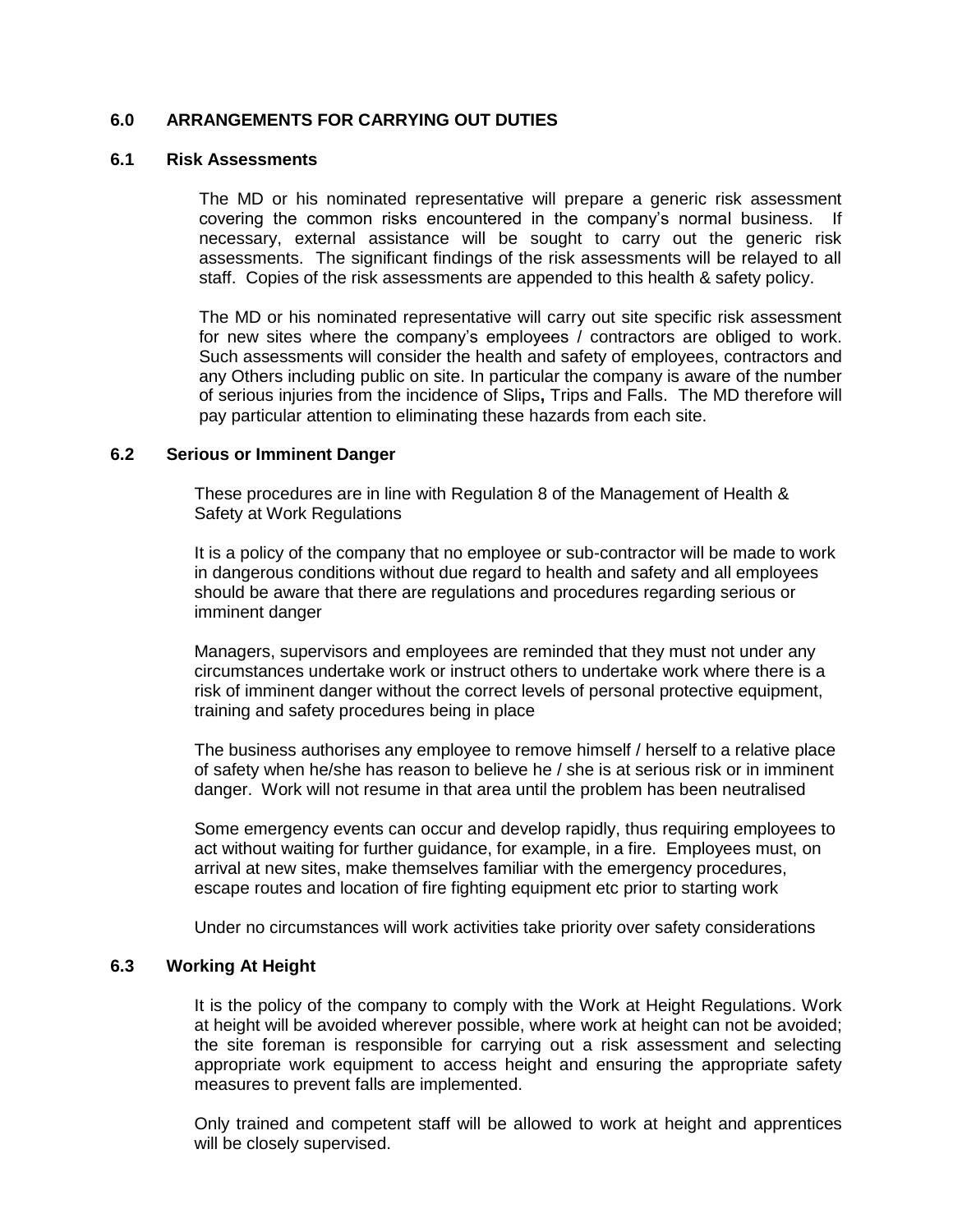Where the risk of a fall can not be eliminated the foreman will put in place measures and equipment to minimise the distance and consequences of a fall should one occur.

#### **6.4 Work Instructions (Method Statements)**

Work Instructions (Method Statements) will be developed for all the company's operations; information from site specific risk assessments will be used to formulate these documents which will be related to members of staff carrying out the works. Instructions for generic tasks will be reviewed and updated either periodically or when something significant changes.

# **6.5 Manual Handling Assessments**

The MD or his nominated representative will carry out specific manual handling assessments for any necessary operation which has been highlighted as requiring a detailed assessment by the general risk assessment. Manual handling assessments will consider the load to be handled, e.g. tools, equipment etc, its size and weight, the individual, the task and the environment in which the task takes place. The assessment will also consider the possibility of utilising mechanical means to minimise the risks arising from manual handling.

#### **6.6 Noise**

Regular exposure to high noise levels can cause deafness and tinnitus. Noise assessments will be carried out when ever it is suspected that noise levels may be above 80db(a), and hearing protection will be provided for all operatives. Where noise levels are at 85db (a) or above the company will take measures to reduce the exposure of noise to its employees by means other than hearing protection, the wearing of hearing protection shall also be enforced

# **6.7 COSHH Assessments**

For all materials or substances utilised which may be hazardous to health, a formal COSHH Assessment will be carried out by the MD or his nominated representative. A register of hazardous substances shall be kept at the head office along with all relevant Safety Data Sheets. Significant findings of the assessments will be communicated to the relevant operatives, together with Risk Assessment and Method Statement and instructions for use.

# **6.8 Display Screen Equipment (DSE)**

Working with Display Screen Equipment is recognised as being a major cause of injury and ill health, the company will carry out risk assessments and provide information instruction and training to its entire DSE user staff. Employees must carry out the recommendations of the risk assessment and must report instances of injury or ill health suspected of being caused by DSE work to the person responsible for Health & Safety at their earliest convenience

#### **6.9 Young Workers**

Risk Assessments must be carried out in compliance with The Management of Health & Safety at Work Regulations.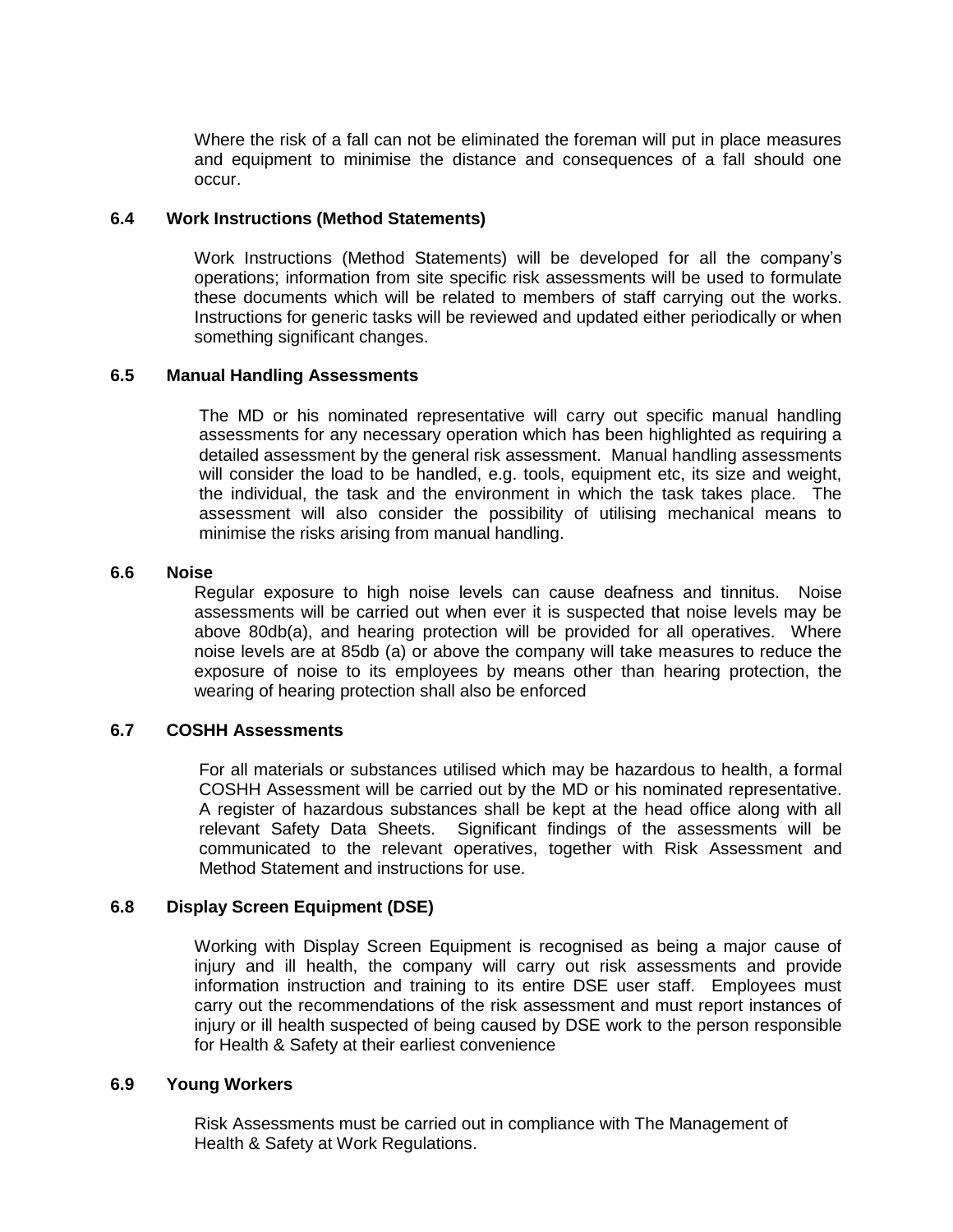Explanatory Note

Current regulations do not specifically identify young persons, but an employer must give consideration.

Young workers are seen as being particularly at risk because of their possible lack of awareness of existing or potential risks, immaturity and inexperience

The responsible person will therefore:

- 1. Assess risks to young workers
- 2. Take into account their inexperience, lack of awareness and immaturity
- 3. Prohibit certain activities where higher risks are identified
- 4. Not allow the young person to operate any machinery or equipment without proper supervision and training
- 5. Provide training to ensure competence before allowing any unsupervised activity to be undertaken
- 6. Provide suitable supervision at all times
- 7. Not employ any person under the age of 14 years for any paid or non-paid employment.

#### **6.11 Fire Safety**

It is the responsibility of the site foreman to ensure that all fire safety procedures implemented in client buildings and on client sites are communicated to staff. Where Central Fencing Limited staff is carrying out hot work, the operative must first obtain the appropriate hot work permit from the building manager and ensure he has the appropriate fire extinguisher to hand. A 2 hour fire watch will be maintained after any hot work.

Fire risk assessments will be carried out in all areas occupied by the organisation, the risk assessments will consider sources of ignition, sources of fuel and any extra sources of oxygen over and above what is present in the air. The assessment will evaluate the risk of a fire starting and the effect of the fire on people. The assessment will indicate control measures to remove or reduce the risk of fire starting. The significant findings of the assessment will be communicated to the relevant persons together with the necessary instruction and training.

#### **Means of Escape**

In the event of fire occurring, it is vital that staff and other persons are able to evacuate the premises

All existing doors through which a person may have to pass to get out of the premises must be capable of being easily and immediately opened from the inside. Central Fencing Limited staff will not block or otherwise obstruct exits provided for emergency evacuation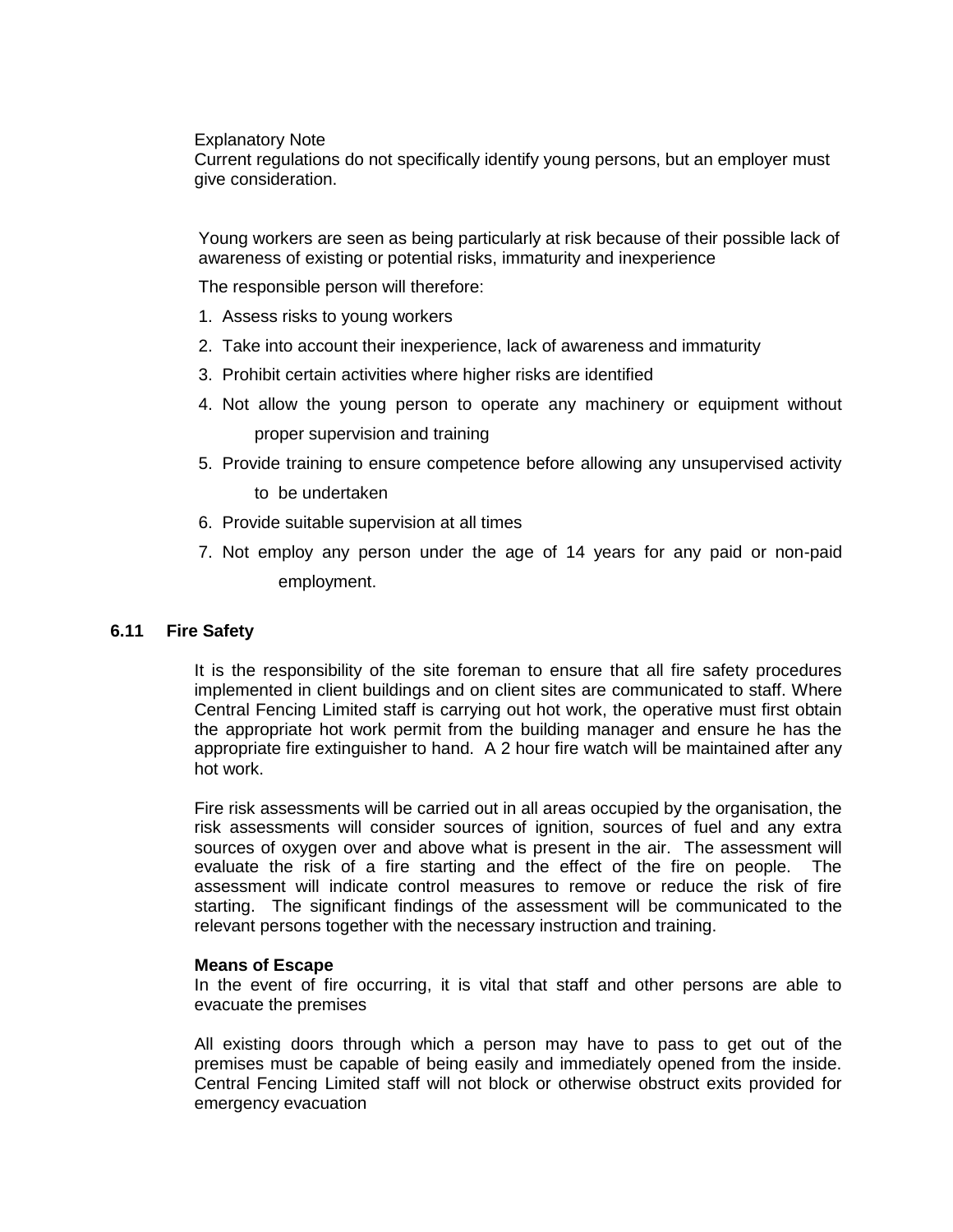Access routes must always be maintained unobstructed to exit doors (internal and final exits) sufficient to allow easy access by the number of persons likely to use those routes, (750mm minimum width) and employees must observe any line markers to indicate areas which must be kept clear

Stairways in buildings must be free from any risk of fire or spread of fire eg unauthorised portable heater, combustible material etc

Under no circumstances should fire doors be wedged open unless they are retained by automatic magnetic release systems or similar which are connected to the fire alarm system.

#### **Housekeeping**

Good housekeeping is most important. Waste or packing materials should not be allowed to accumulate in any building. No combustible materials should be kept in rooms and stairwells should be kept clear of combustible materials at all times.

#### **6.12 Smoking**

There is a general ban on smoking in all enclosed workplaces and company vehicles in compliance with the Health Act.

Smoking is prohibited throughout all client sites unless designated smoking zones are identified. Smoking is not allowed in company vehicles. This policy applies to everyone.

#### **6.13 Health & Safety Training**

The business will provide as much training and re-training as is necessary to ensure, so far as is reasonably practicable, the health and safety of all staff and sub contractors. During staff induction and upon any job transfer, safety training will be provided to ensure that staff are trained in Health & Safety matters to a level appropriate to their responsibilities.

#### **Induction Training**

Every new employee and sub-contractor will receive a safety induction on day one of his/her employment. The training will consist of fire safety, manual handling, and display screen equipment use (where necessary), environmental and general safety. New employees will also be given instruction and safety training on the equipment they will be required to use whilst discharging their duties. A training record will be maintained at the company offices for each employee

# **6.14 Communication with workers**

The company uses a variety of methods to communicate information with employees and sub contractors. A weekly informal meeting is held to discuss any issue, including safety. We will also pass information to employees with pay statements as required. A notice board in the head office is also kept up to date.

Communication with employees whose first language is not English will be carried out using one or more of the following methods;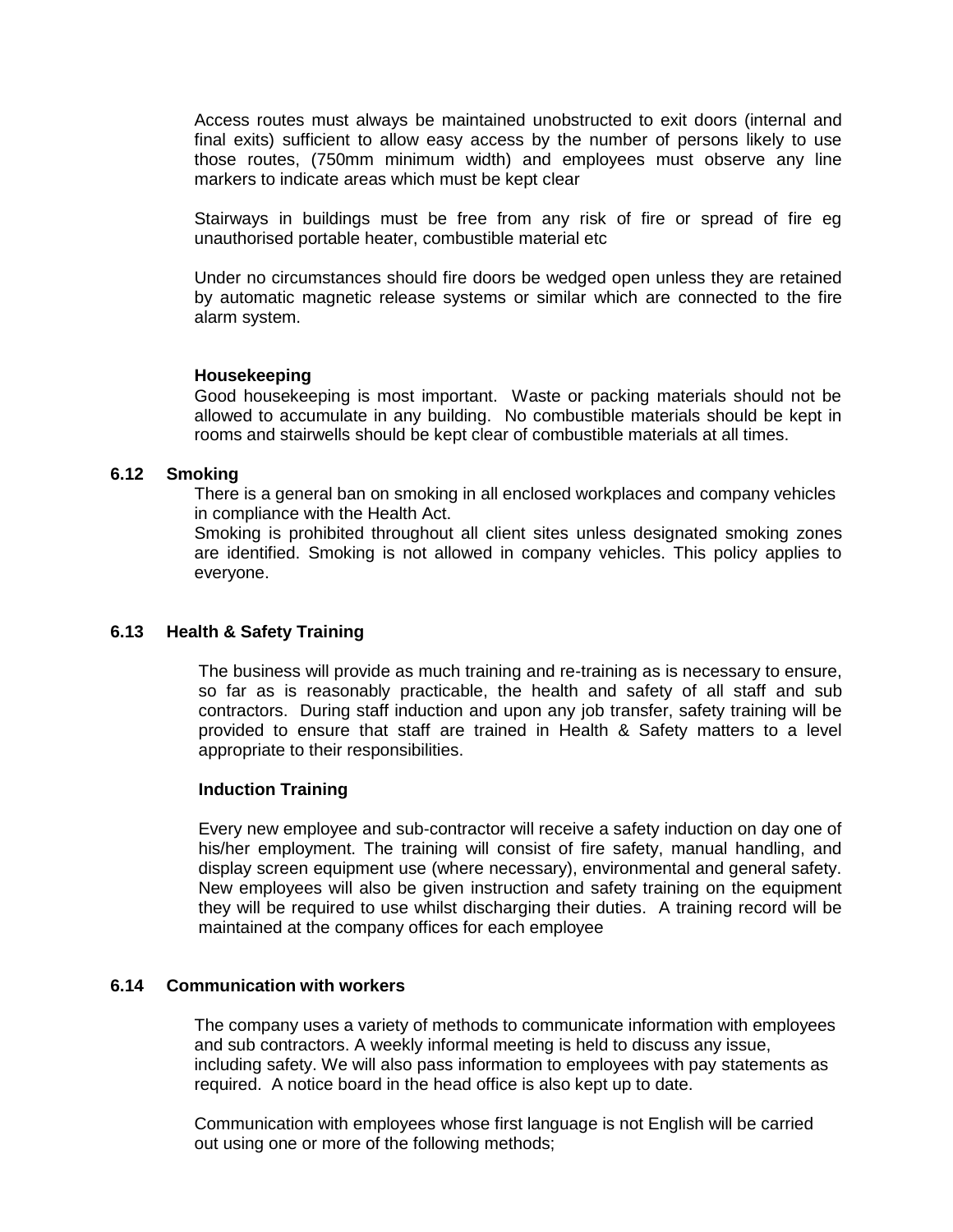- 1. Ensure adequate time to consult with employees where language and/or literacy may be issues so they can absorb the information and respond to you.
- 2. Use an interpreter; this may be a trained work colleague.
- 3. Get information translated and check that this has been done clearly and accurately by testing it with native speakers.
- 4. Use pictorial information and internationally understood pictorial signs where appropriate
- 5. Where information has to be in English, use clear and simple materials, and allow more time to communicate issues

# **6.15 Pregnant Workers**

The company recognise that pregnant workers are more vulnerable to injury and as such will carry out specific risk assessments where a worker notifies them of a pregnancy, such assessments will consider the workers duties, working conditions and hours, where it is deemed that a risk to the mother or baby is present, suitable controls will be introduced

#### **6.16 First Aid Arrangements**

The MD or his nominated representative will ensure that as a minimum the organisation has an appointed person for first aid. The appointed person will be responsible for maintaining the first aid kit and taking charge after an accident, this includes calling for a person qualified in first aid or ambulance if necessary. Where visits are carried out to other premises, the person responsible for Health & Safety will ascertain the first aid procedures to be followed, and details will be provided to all organisation employees/contractors required to work in or on such premises.

# **6.17 Emergency Procedures**

Where work is carried out in the customer's premises, the MD or his nominated representative will ascertain the procedures to be followed in case of emergency, e.g. lone worker injury etc. and details will be provided to all company employees/contractors required to work in or on such premises.

#### **6.18 Lone working**

All employees/Contractors who are required to carry out lone working will be given information, instruction and training on the specific hazards of lone working, the MD or his nominated representative will ensure all lone workers carry mobile phones to ensure they are able to be contacted, the MD or his nominated representative will put in place any such measures he deems necessary to ensure lone workers can contact help in the event of an accident or an emergency, such measures will include training, pre arranged call in times, etc.

#### **6.19 Machinery Maintenance**

All machines including power tools, jet wash equipment, saws, drills etc shall be subject to regular inspection in compliance with The Provision and Use of Work Equipment Regulations, by a competent person. Users of equipment are required to check equipment before use and will report and withdraw damaged or unsuitable equipment from service immediately for repair or replacement.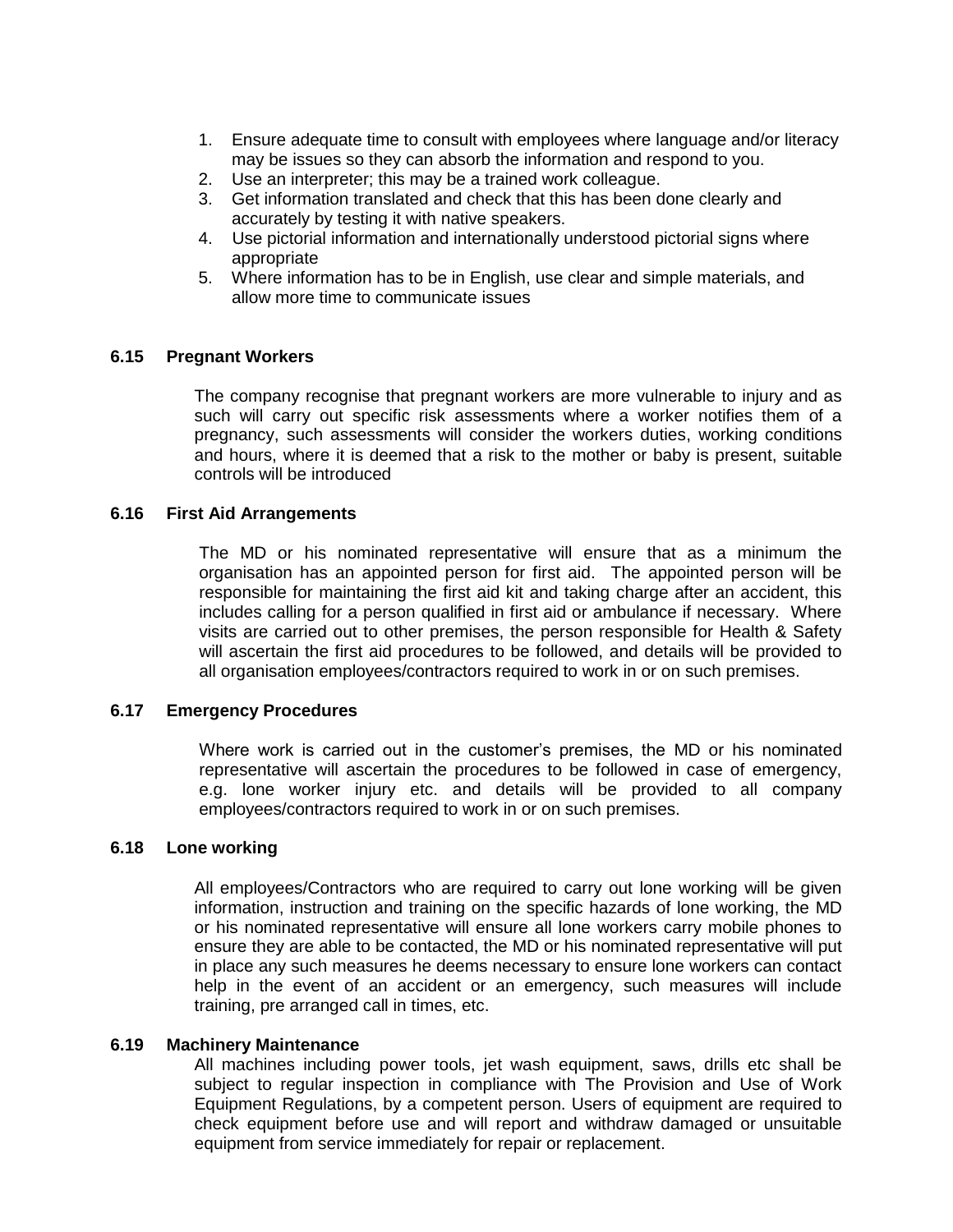All machinery shall also be subject to maintenance and service as per the manufacturer's instruction and maintenance schedule OR at least annually.

#### **6.20 Machinery Operation**

All employees/contractors who are required to operate machinery will have the appropriate training and certification where necessary to operate such machinery. It is company policy to take severe disciplinary action against any person found to be operating machinery without the necessary competence.

#### **6.21 Transport Safety**

It is the policy of the company to only employ drivers who are competent.

#### Driver approval and competence

A person may only operate Central Fencing Limited vehicles if he or she;

- a) Has held a full UK license for a minimum of 2 years
- b) Over the age of 25 years old
- c) Has not been disqualified from driving for drink and/or drug offences in the last 5 years nor has any prosecution pending
- d) Holds the correct license for the type of vehicle being operated

Drivers must inform the company of **any** circumstances that may lead a driver to being unfit for driving duties.

Drivers must inform the office immediately they become aware of any pending prosecution for any driving offence.

All drivers will be asked to present their licenses record annually to the office. These will be photocopied and returned.

#### **6.22 Accident Reporting and Investigation**

It is the policy of Central Fencing Limited that **all** accidents, incidents and near misses are reported to the site and recorded into the company's accident record book which is kept online in our Safety First Package.

The main objective of accident, incidents, near misses reporting and investigation is to reduce incidents and prevent future accidents.

It will be the responsibility of the MD or his nominated representative to notify the Health & Safety Executive in respect of any accident or occurrence for which notification is required by the:

Current - Reporting of Injuries, Diseases and Dangerous Occurrences Regulations

The following must be reported: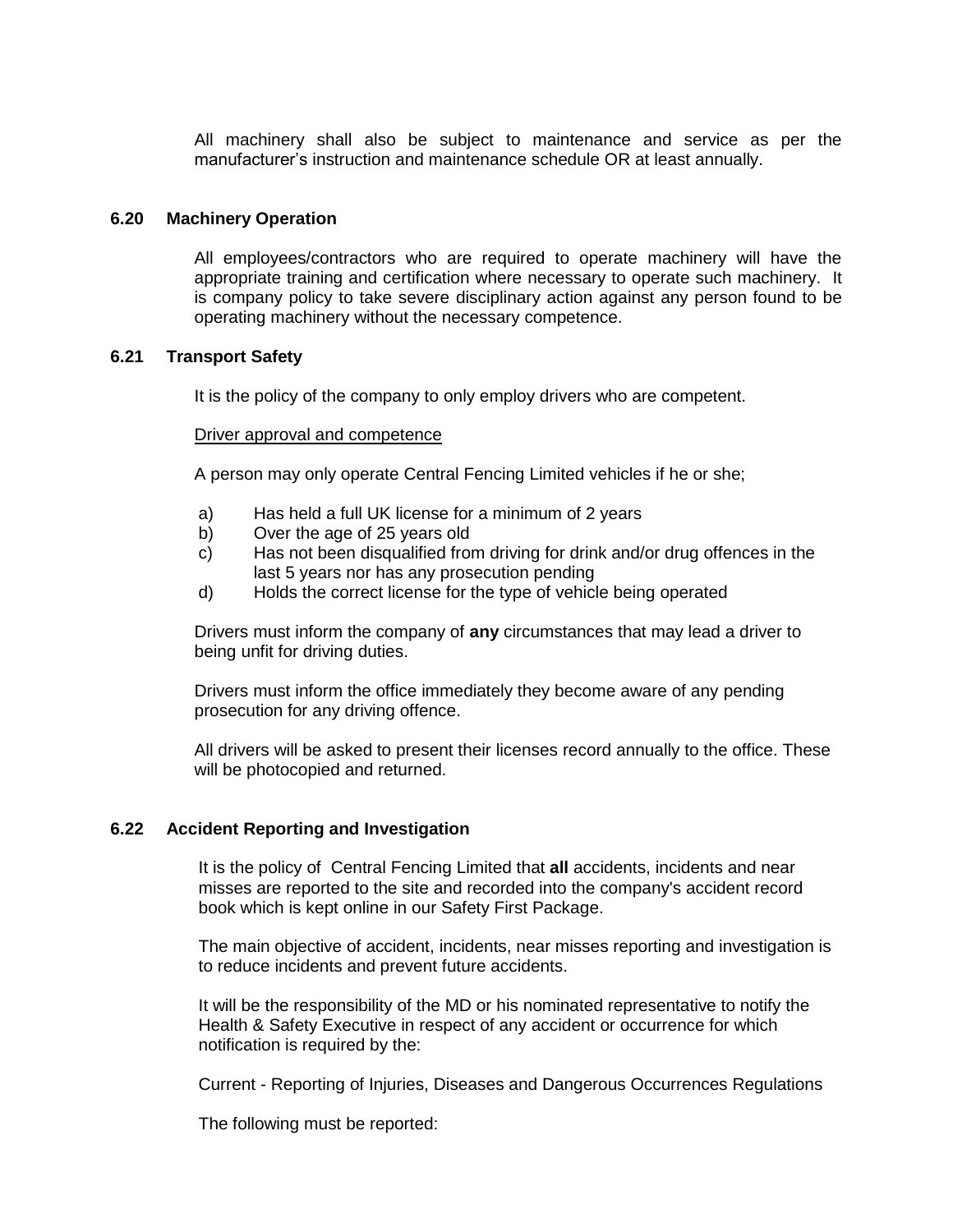- Deaths
- Specified injuries to members of the public on our premises and taken to hospital.

 Over 7 day injuries – where an employee or self-employed person is injured at work and away from work or unable to perform their normal work duties for more than 7 consecutive days. This must be reported to the HSE using appropriate forms within 15 days of the accident.

• Some work-related diseases as per RIDDOR

 A dangerous occurrence – where something happens that does not result in an injury, but could have done.

 Gas Safe registered gas fitters must also report dangerous gas fittings they find, and gas conveyors / suppliers must report some flammable gas incidents.

Any accident resulting in more than minor injuries or incident which might have resulted in serious injury will be investigated by the MD or his nominated representative.

Depending upon the circumstances of the accident, the MD or his nominated representative may seek the assistance of an external Health & Safety Advisor, both in the investigation and the formulation of preventative procedures to avoid repetition.

A study of the circumstances will help to reduce or remove the causes:

- When the reports are examined over a period of time, it can be seen whether preventative measures have been effective in reducing accidents.
- If these objectives are to be attained, investigation and reporting must be accurate, complete and consistent.
- All accidents and incidents resulting in injury to employees and/or to any other persons or near misses on the premises or sites that Central Fencing Limited employees are working on must be reported immediately to Central Fencing Limited, site foreman and or to the site Duty holder or PC and be recorded in the company Accident book and reporting systems.
- Where there is more than one person injured in the accident a separate page should be used for each person.
- All relevant questions must be completed for every accident resulting in personal injury.
- Care should be taken in completing the Accident Report Form and the Central Fencing Limited Supervisor wherever possible should ensure that the injured person reads the entries recorded on his behalf.
- Care should also be taken when stating the nature of the injury. Unless a medical certificate has been submitted.

# **6.23 Welfare on Domestic Contracts**

In most cases company employees/contractors will be able to use toilet/washing facilities within the customer's premises. It will be the responsibility of the Site Manager to ascertain if this is possible prior to commencement of a contract. Where it is not possible, it will be the responsibility of the Site Manager to establish the location of suitable temporary or public facilities.

Due to the nature of the work, it is not reasonably practicable for the company to provide messing facilities. In some cases, employees/contractors may be able to use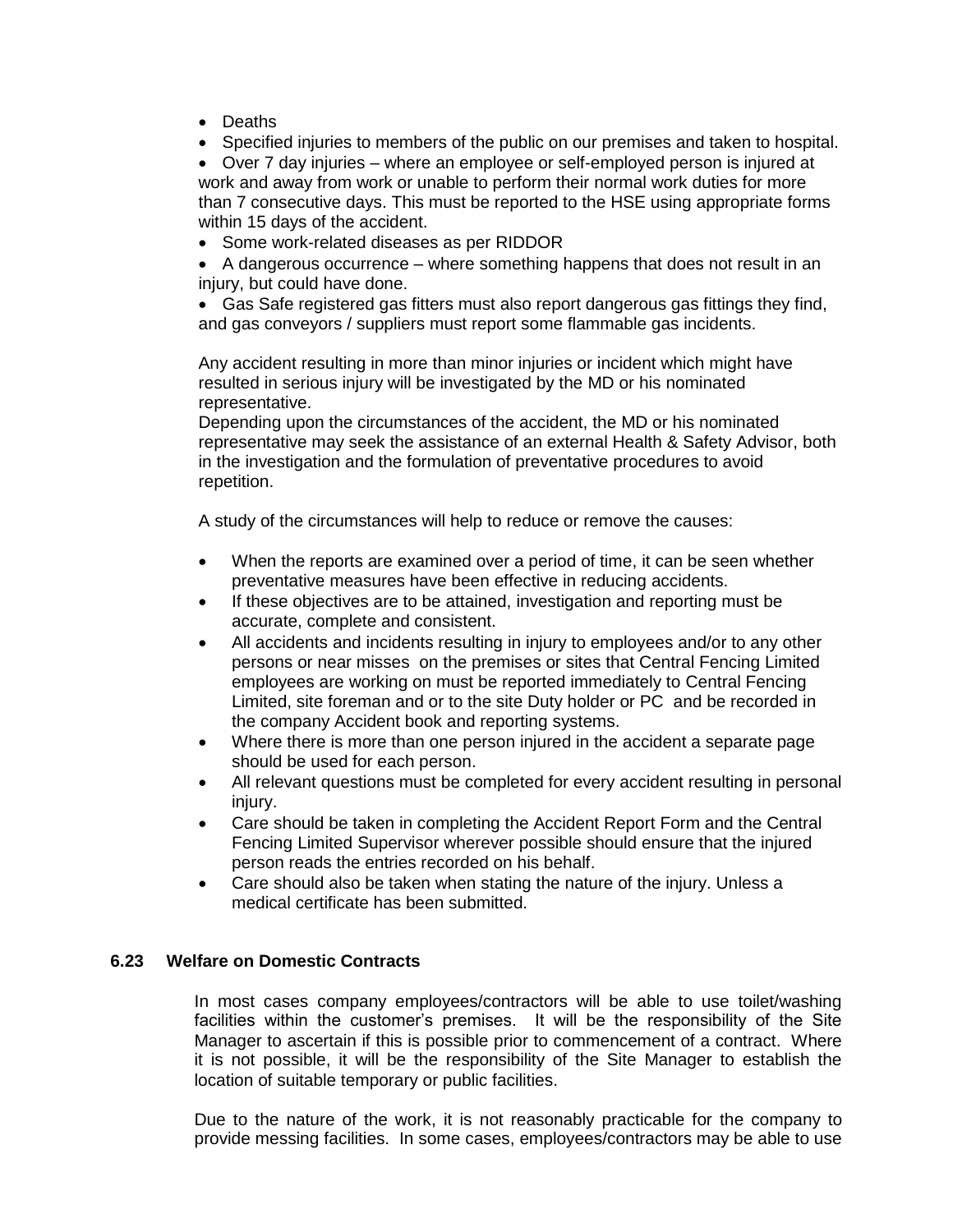Customer's facilities, but where this is not possible; employees/contractors will be required to make their own arrangements. However, it will be the responsibility of the MD/ Site Manager to identify potential public facilities within the vicinity of the work.

# **6.24 Welfare on Construction Projects falling under CDM regulations**

Welfare facilities provided for construction projects shall be implemented as per schedule 2 of the current CDM regulations. A list of these requirements are specified and are the responsibility of the Principal Contractor.

# **6.25 Equipment Inspections and Records**

Each employee/contractor must carry out a daily inspection of any equipment prior to its use, and must immediately report any defect, or suspected defect to MD/Site Manager. The Site Manager will carry out periodic inspections of all company equipment, ladders, PPE, tools, etc, and will keep a record of such inspections. For the purposes of record keeping, each item of equipment shall have its own unique reference, which shall be clearly marked on it. Markings must be maintained so that they are clearly discernible at all times.

Where an inspection reveals a defect, it will be the responsibility of the MD/ Site Manager to ensure that the equipment is not used until such time as a suitable repair has been effected by a competent person. If the equipment is beyond repair it must be discarded, whether or not a suitable replacement is available, and any work relying on the use of such equipment must be suspended until a suitable replacement is available.

# **6.26 Portable Appliance Testing**

The term 'portable' is used to mean portable, movable or transportable. Portable equipment is not part of a fixed installation but when used is connected to a fixed installation (or a generator), by means of a flexible cable, plug and socket. It includes equipment that is hand held or hand operated while connected to the supply.

All portable electrical appliances will be tested in accordance with the regulations, at the recommended intervals, 'as may be necessary to prevent danger'. It will be the responsibility of the site manager to ensure that all equipment provided is suitable for the task, including any provided by a Contractor.

Each employee/contractor must carry out a daily inspection of any equipment prior to its use, and must immediately report any defect, or suspected defect to MD/Site Manager.

# **6.27 PPE**

Personal Protective Equipment will be specified and provided by the company and the relevant PPE must be worn at all times whist carrying out work. Details of the correct PPE will be made available to employees. No employee/contractor will be permitted to start work without the correct PPE and the necessary information, instruction and training to enable him to utilise the equipment correctly and without risks to safety and health. It will be the responsibility of each contract manager and his site foreman to monitor the wearing of PPE on sites under their control. Persons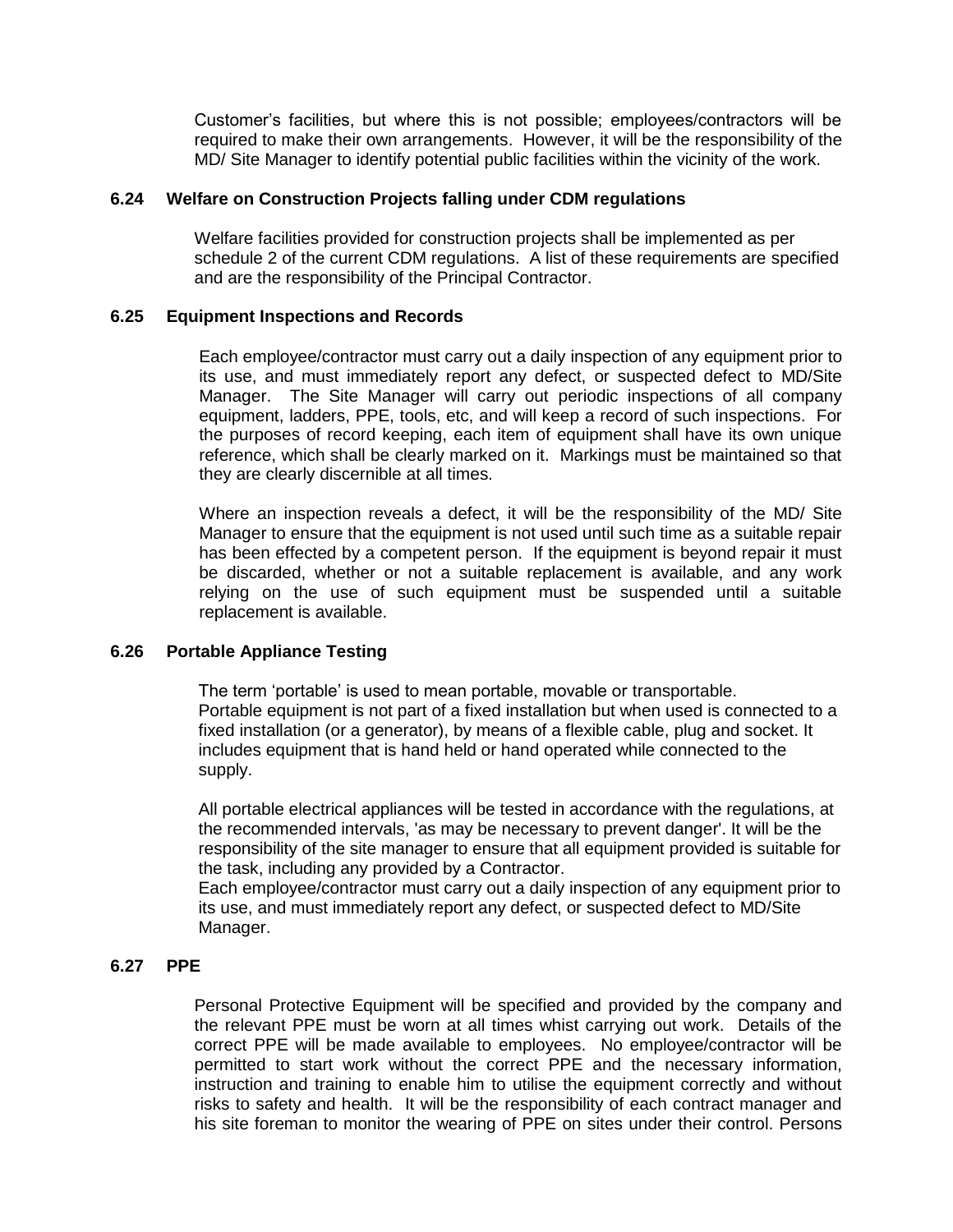found to be persistently breeching PPE rules will be subject to disciplinary procedures including ejection from site

# **6.28 Asbestos**

Asbestos is recognised as being an extremely hazardous substance and as such must be treated with the utmost care. When working on site staff and contractors will assume any suspicious material is asbestos unless there is conclusive evidence to the contrary. No drilling, breaking or cutting shall be carried out to any material suspected of containing asbestos fibres. Any suspicious material shall be reported to the site or building manager immediately. An appropriate Asbestos Survey should always be made available. Its purpose is to locate, as far as reasonably practicable, the presence and extent of any suspect Asbestos Containing Materials (ACMs) in the building which could be damaged or disturbed during normal occupancy, including foreseeable maintenance and installation, and to assess their condition prior to starting work. A Refurbishment and Demolition survey should be made available where refurbishment work or other work involving disturbing the fabric of the building is carried out. Central Fencing Limited's policy is that we will not generally work on asbestos products. Under limited circumstances and when authorised, Central Fencing Limited's employees with an appropriate current training certificate will be allowed to work on non-licensed asbestos products as prescribed by the HSE, this type of work will be risk assessed separately from other tasks. Notifiable non-licensed work (NNLW) must be notified to the HSE before commencement of work. A copy of the RAMS must be signed by all employees when working with asbestos. Central Fencing Limited will record all projects involving NNLW and keep records of employee health surveillance as applicable (every 3 years for NNLW)

#### **6.29 CDM (Construction Design & Management) Projects**

Central Fencing Limited recognises the requirements of these regulations and makes every endeavour to comply.

Briefly - The regulations call for: Skill, Knowledge and Experience – (Competence of all)

**Competence** - A person must be capable of carrying out duties placed on him / her and must only accept knowing they are competent to carry out the task. No person may arrange for a person to carry out works unless he is either, Competent,

Or Under supervision of a competent person.

The business selects personnel based on ability and where possible seeks demonstration by certification. A training plan is maintained and personnel are encouraged to take on additional training in order to improve skills. Additional "inhouse" training refresher sessions are provided in order to keep personnel up to date with current regulations.

#### **Co-operation of employees, contractors and others**

Every person involved in works must seek the co-operation of any other persons concerned at the same or adjoining site so far as necessary in order to ensure all may carry out works safely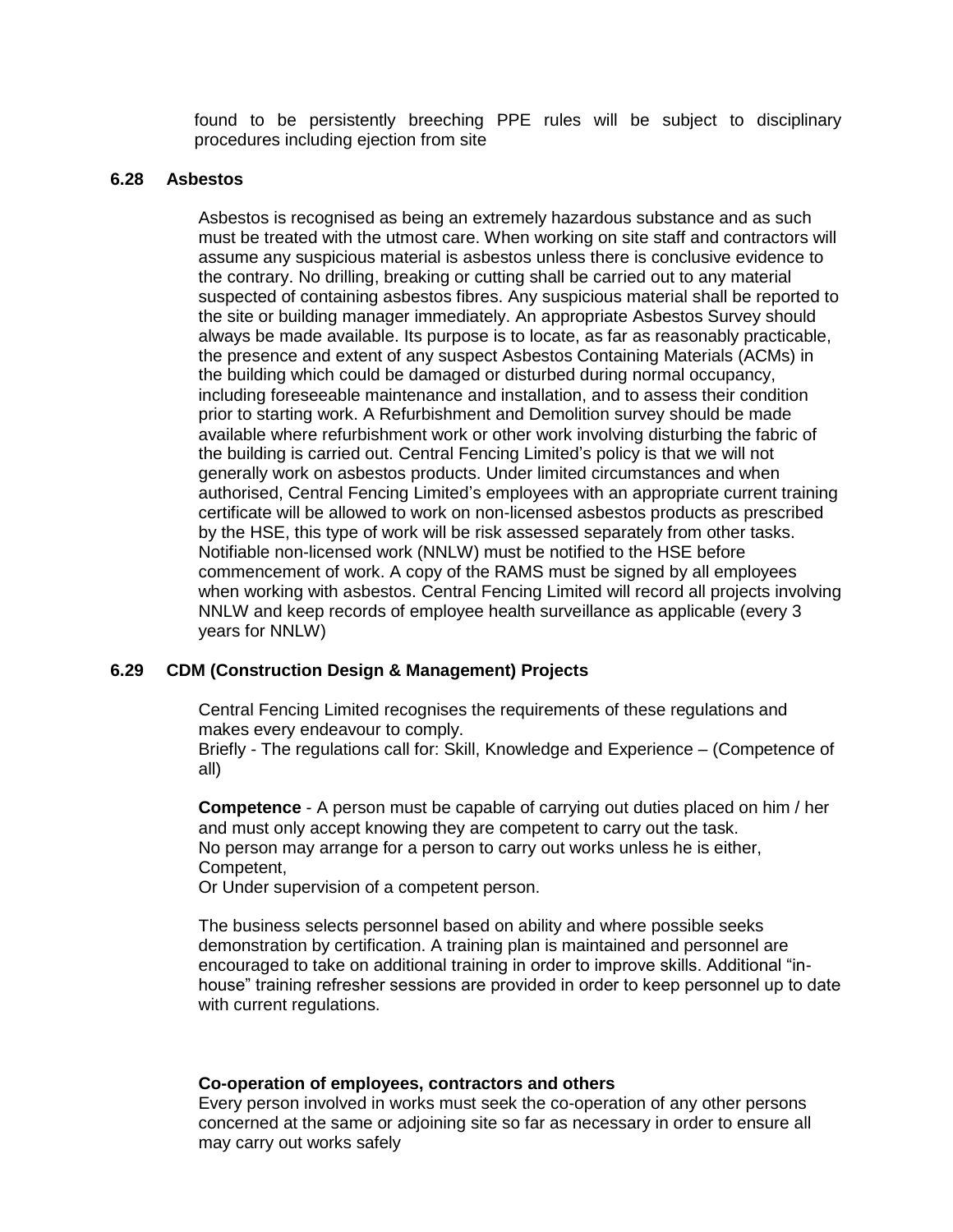Similarly, they must co-operate to ensure others may continue with their works safely.

All persons involved must report anything which is likely to endanger the health or safety of themselves or others.

Supervisors have been appointed in order to ensure work is managed such that it may continue safely where multiple trades or activities may be ongoing simultaneously. Liaison with Others allows arrangements to be made that enable all

to continue to work safely.

# **Co-ordination of activities**

All persons must co-ordinate their activities with one another in a manner such that "so far as is reasonably practicable", the health and safety of persons carrying out the work and anyone affected by the construction work will remain safe from harm at all times.

It is recognised that all works may not be able to continue at the same time, therefore Supervisors will discuss and plan such that the project may progress safely.

#### **Prevention of accidents**

Every person must ensure general principles of prevention are applied " so far as is reasonably practicable", to ensure the safety of all and works during all stages of a project.

This is a priority in all activities and the business ensures that method statements and risk assessments are produced identifying arrangements for safe working. All personnel are briefed on these to ensure they understand these arrangements and the risks that may be encountered by not following procedures.

#### **Duties of Contractors**

All Contractors and Principal Contractors have specific duties placed upon them under these regulations and all must be aware and endeavour to comply.

The regulations spell out these requirements for both Contractors and Principal **Contractors** 

The business is fully aware and endeavours to comply so far as is reasonably practicable. All personnel have been made aware of these duties through "in-house" training

The CDM Regulations apply to most common building, civil engineering and engineering construction work including domestic projects.

The Client must appoint a Principal Designer to manage the requirements of the CDM Regulations. On a domestic project, the building contractor may take on this role. He / She must notify HSE of the site if the construction work is expected to either: last longer than 30 days and have more than 20 persons on site at any one time during the project; or involve more than 500 person days of construction work; HSE should be notified on-line before construction work starts using form F10.

# **6.30 Hand Arm Vibration Syndrome (HAVS)**

Anyone who regularly and frequently is exposed to high levels of vibration can suffer permanent injury. The construction industry has the second highest incidence of vibration white finger (VWF) injury which is one of the more common forms of HAVS.

The company will ensure that staff are not subjected to excessive vibration through power tools etc. The company will endeavor to source low vibration tools and limit exposure to vibration. The company will provide adequate information, instruction and training to its staff and contractors on the risks of HAVS.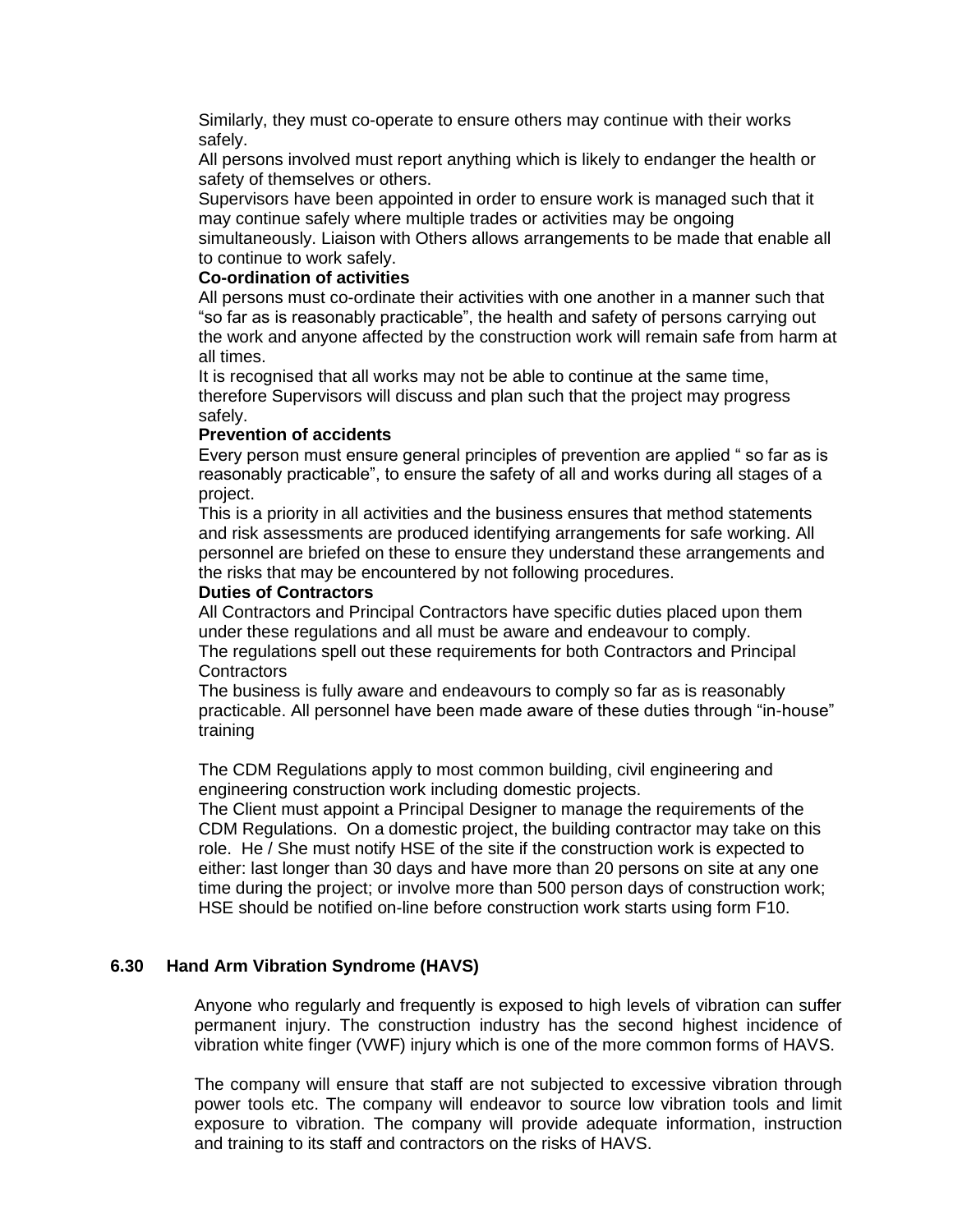# **6.31 GUIDANCE**

The company commits to operating to the very highest standards of Health, Safety and Quality and will therefore carry out its operations in accordance with best practice as advised by the Health & Safety Executive and also various trade bodies and associations. This best practice will be reviewed on an annual basis and adopted annually or when evidence that significant improvements can be made by adopting sooner.

Guidance documents (e.g. Accepted Codes of Practice) are kept at head office and will be made available to staff and other interested parties

# **6.32 MONITORING HEALTH AND SAFETY PROCEDURES**

At regular intervals the MD or his nominated representative will carry out a health & safety audit on one contract, selected at random. The audit will consider the effectiveness of the welfare facilities; emergency procedures, safe methods of work etc. identified at the outset, and will identify any corrective action required. Where the MD considers it necessary in order to maintain the desired level of health & safety, they may seek the assistance of an external Health & Safety Advisor in carrying out audits and identifying corrective actions.

# **6.33 RECORDS**

All records will be kept by the MD, in written form indicated in the various appendices. Such records will include:

- Equipment Inspections
- COSHH Assessments
- Generic Risk Assessments
- Staff Training and Induction Records
- Accident records

In addition to the above general records, the following contract specific records will be maintained for each major contract.

- Contract Start-up information
- Specific Risk assessment
- Method Statements and Safe systems of work.
- Accident Records

# **6.34 STATEMENT OF POLICY ON ALCOHOL AND CONTROLLED DRUGS**

It is categorically forbidden for employees to enter sites or places of work, to drive a vehicle, use or operate plant and equipment, or to assist or supervise in it's use, whether on or off company business, in an unfit state due to the influence of alcohol or illegal drugs and other substances, such as glue or unclassified "Highs". Disciplinary action will be taken if you are caught in the possession of illegal drugs on Company or Client property or in Company vehicles. Employees taking medicines or prescribed drugs under